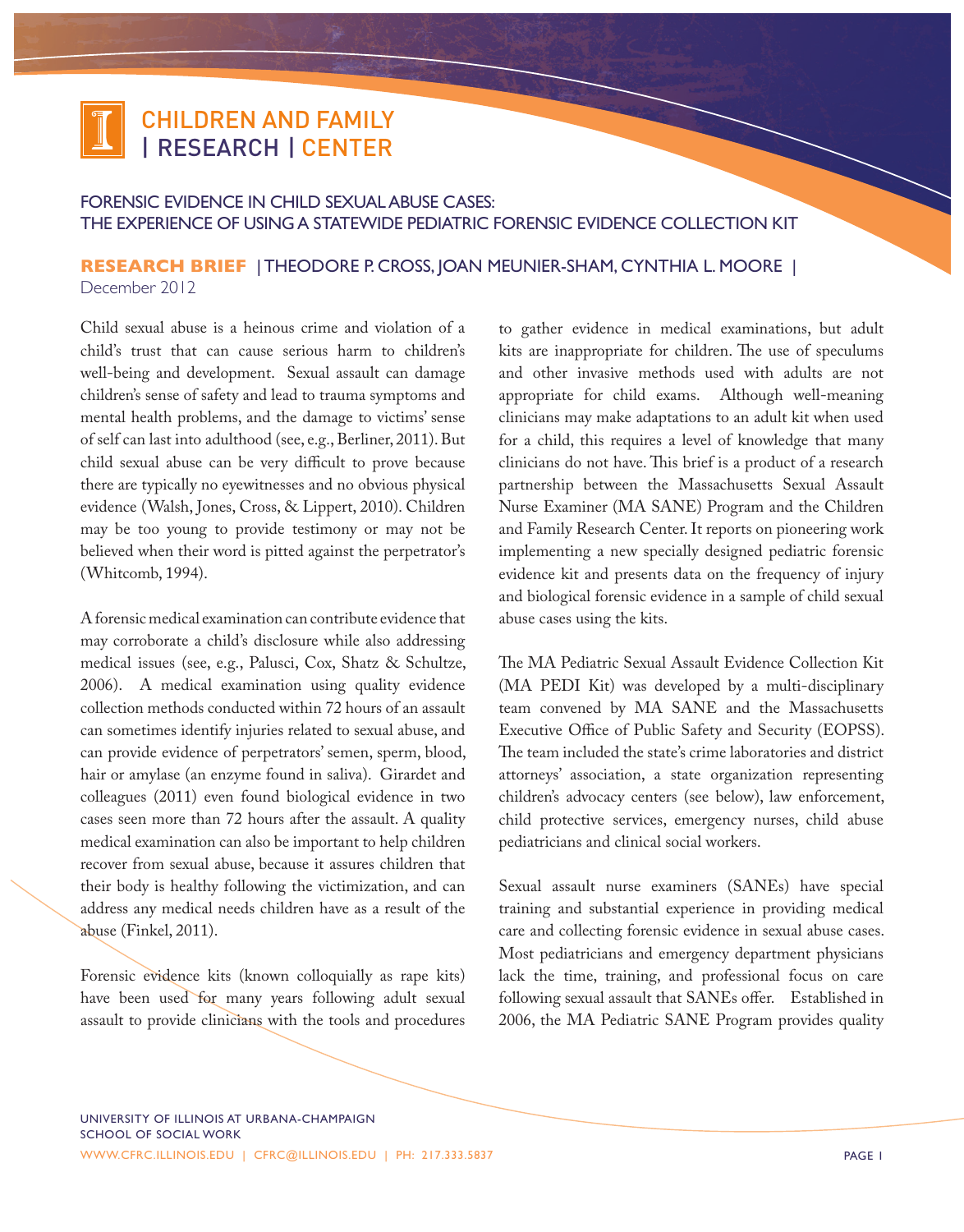forensic child sexual abuse examinations to children and youths in 7 of Massachusetts' 11 judicial districts. Pediatric SANEs conduct examinations at children's advocacy centers, special multidisciplinary programs designed to coordinate the investigation and service response of multiple professionals to serious child abuse (Cross et al., 2008), and in a Pediatric SANE Emergency Response Program located in a community hospital. A program of the MA Department of Public Health (MDPH), MA SANE is currently the only U.S. SANE program that provides centrally managed statewide service delivery. The Pedi SANE program also works to develop statewide medical examination protocols and local networks of care for sexually abused children throughout the state.

The MA Pedi Kit started from the medical principle of *primum no nocere,* or "first, do no harm". The kit is a colorful, child-friendly box with materials and instructions for 13 steps of evidence collection. Painless and non-invasive methods are used (e.g., the child's DNA is obtained from a swab inside the mouth instead of drawing blood); childappropriate drawings and body maps are used to document injuries; and children can decline any part or the even the whole examination if they are uncomfortable. The child is provided ample emotional support, but clinicians using the kit are instructed to avoid more than minimal questioning of the child about the often traumatizing experience of the abuse—questions about the abuse are left for a child forensic interviewing specialist to do at a separate interview. The kits are distributed to emergency departments throughout the state. The MA Pediatric SANE Program provides both in-person and DVD-based training on the kits to nurses and physicians throughout Massachusetts.

Clinicians are instructed to use the kit for children age 11 or younger when sexual abuse occurred within 72 hours prior to the medical exam, and when one or more of the following criteria applies: 1) there is a concern about vaginal or anal penetration (however slight), 2) there is a possibility that a child's mouth was penetrated within the past 24 hours, 3) there is genital or anal bleeding or discharge with an injury consistent with sexual abuse, or 4) there is the possibility of ejaculate on the child's body. Clinicians are also allowed to use the kit in other situations, based on their clinical judgment. For example, a clinician might choose to use the pediatric kit for a developmentally disabled adolescent who needs a less invasive approach.

This brief analyzes forensic evidence data from all available MA Pedi Kit cases in Massachusetts from December 2005 to April 2012. The MA Pedi SANE Associate Director and Clinical Coordinator (Meunier-Sham and Moore) visited both crime laboratories in the state and coded data on injury and forensic evidence from crime lab files for every pediatric case they could find that had used the kit. Data entered were drawn from standardized injury documentation forms that were included in the kit and completed by the examining medical professional, and from standardized evidence variables presented by the laboratories in their reports to police and prosecutors. MA Pedi SANE then collaborated with CFRC on organizing and analyzing data files from the coded data. The analysis of biological evidence focuses on amylase, semen/sperm, and blood on the body or in children's underwear or diapers, because these are the results that are both the most common from Massachusetts' crime laboratories and typically the most useful in criminal cases.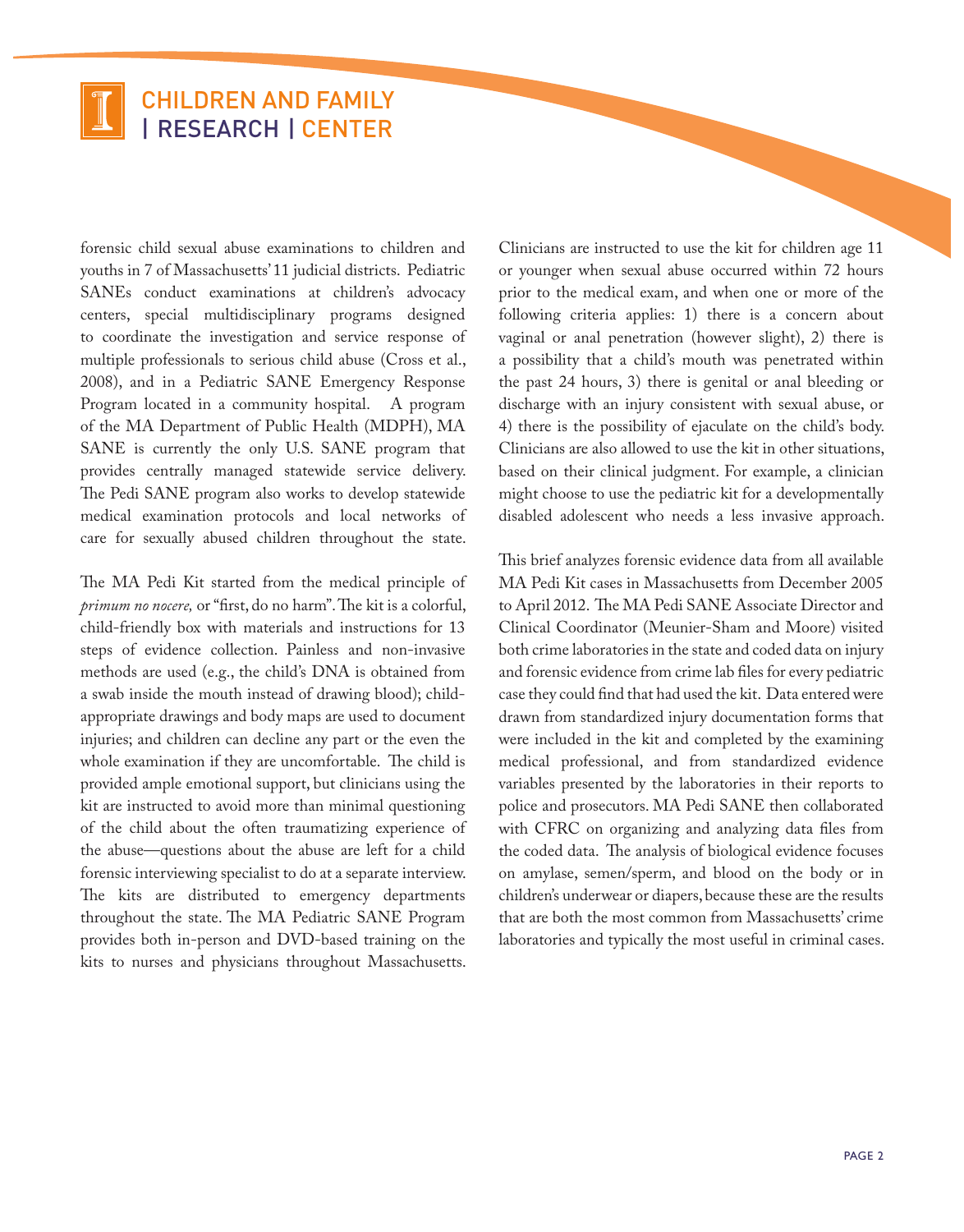### **Results**

The sample (N=283) was 80% girls, while 96% of alleged perpetrators were male (in those cases in which an alleged perpetrator could be identified). Children's average age was 5.76, though the age ranged as high as 17, and 93% were prepubertal. The relationship of the alleged perpetrator to the child varied: frequent categories were parents and stepparents, other known adults, and juveniles known to the child. In 95% of cases, the alleged perpetrator was known to the child. Almost all cases (98%) for which these kits were done had assaults that occurred within 72 hours prior to the exam. Therefore this analysis applies only to acute cases- many cases of child sexual abuse come to light only well after the abuse. The indications for using the kit were met in 90% of cases and in 10% the decision to use the kit was based on the clinician's judgment. Of the 283 kits analyzed, 56% were completed by Pedi SANEs or pediatricians specializing in child abuse, and 44% by non-expert clinicians.

The clinical examinations showed that 28% of children had physical findings consistent with injury from sexual abuse; 3% had injuries requiring surgical repair. At least one form of biological evidence was recovered in 33% of cases. Table 1 shows specific forms of biological evidence recovered; note that these categories are not mutually exclusive, since any case could have more than one of these forms of evidence

TABLE 1: Biological Evidence Recovered from the Massachusetts Pediatric Sexual Assault Evidence Collection Kit

| <b>Form of Evidence</b>     | %                   |
|-----------------------------|---------------------|
| Amylase on body             | 9%                  |
| Amylase on underwear/diaper | 9%                  |
| Blood on body               | 9%                  |
| Blood on underwear/diaper   | 7%                  |
| Semen/sperm on body         | 5%                  |
| Semen/sperm on clothes      | $10\%$ <sup>a</sup> |
| Any biological evidence     | 33%                 |

a 9% underwear or diaper

Sometimes forensic evidence was found unexpectedly. In cases in which no information indicated penile contact, semen/sperm was found in children's diaper or underwear 9 times and on children's bodies 4 times.

Forensic evidence was found in 34% of cases in which the above mentioned indications for using the kit were met (n=240). But forensic evidence was also found in 27% of cases in which indications for using the kit were not met but clinicians used it anyway based on their clinical judgment

(n=26). This was not a statistically significant difference, and suggests that clinicians' judgment about when to use the kits was often well-founded.

The difference in the forensic evidence rate between expert and non-expert clinicians was small and not statistically significant: 35% vs. 31%, suggesting that the kit gives even non-experts the tools and guidance to provide exams that often yield evidence.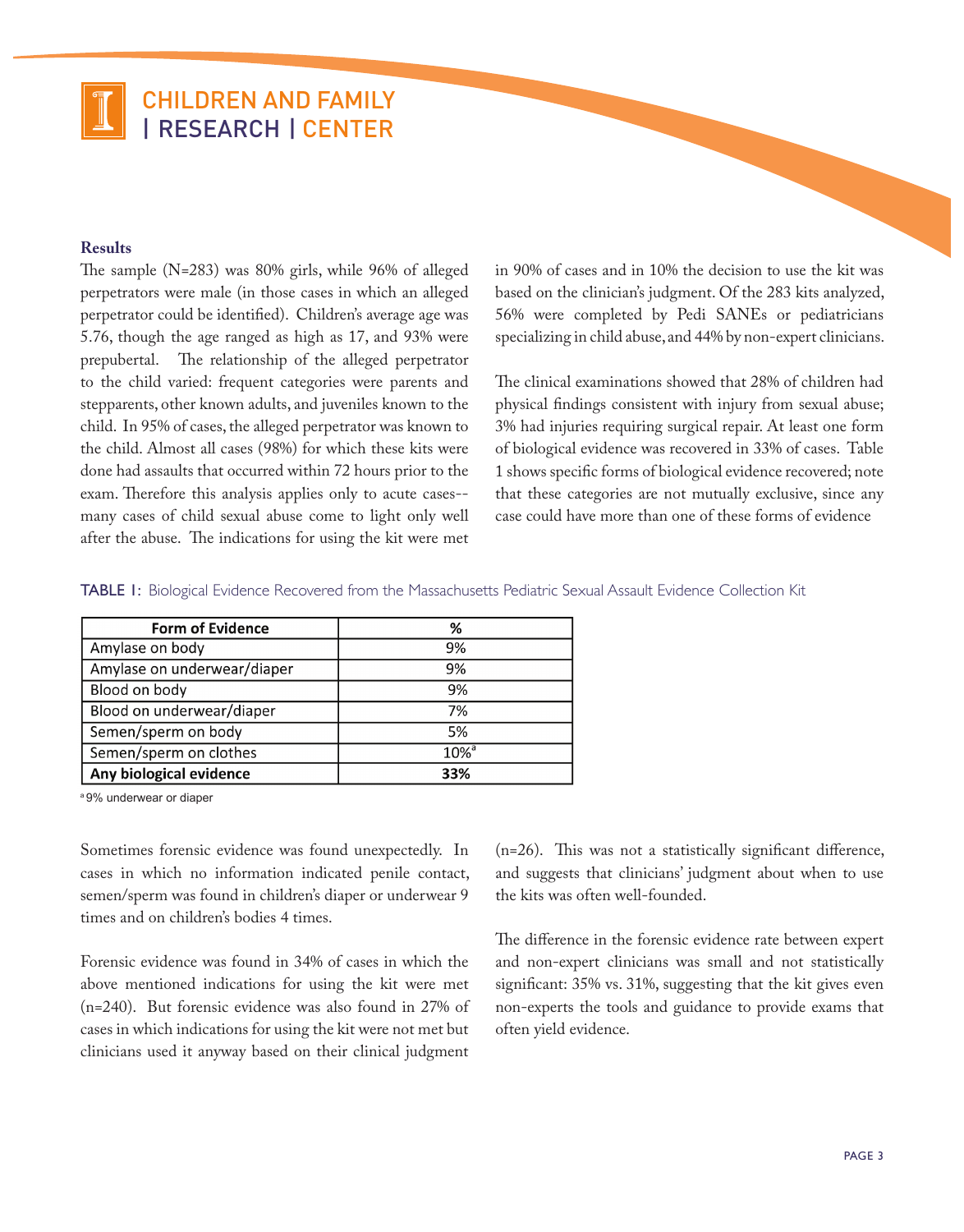### **Conclusion**

A forensic medical examination can be an essential part of the response to allegations of child sexual abuse. In cases that were seen within 72 hours of an assault and for which the special pediatric evidence kit was completed, over a quarter of children had examination findings consistent with injury and one-third had biological forensic evidence that could be from the perpetrator. These findings can be crucial to corroborate a child's report of abuse or a serious concern of abuse, to help guide child protection and criminal investigations, and, in some cases, to help prosecute offenders or take civil court actions to protect children (e.g., obtaining restraining orders or removing the child from the home).

These data provide considerable empirical support for the success of the Massachusetts Pediatric Sexual Assault Evidence Collection Kit. It is very difficult to compare results across researchers, as studies vary in sample characteristics (e.g., child age), laboratory procedures, and specific biological evidence tested, and crime lab technology has changed over the years. It is nevertheless worth noting that the rate of forensic evidence recovery compares favorably with those from other studies (Christian, et al., 2000; Kelly & Jones, 1999; Palusci, et al., 2006; Thackeray, Hornor, Benzinger, & Scribano, 2011; Young, et al., 2006), which have forensic evidence rates ranging from 18% to 25%. It is particularly important that forensic evidence rates in the current study

were comparable for experts and non-experts—while it is preferable for a range of clinical and investigative reasons for experts to conduct these exams, examinations should not be delayed if experts are not available. It is reasonable for children, families and professionals to expect a comparable opportunity of obtaining forensic evidence regardless of who conducts the exam.

Whenever there is a suspicion of child sexual assault, whether children have been abused or not, children deserve access to a quality medical examination that addresses their health care needs, their concerns about their body and well-being, and the possibilities of obtaining evidence to determine the truth. Communities around the country should organize a systemic response to child sexual abuse that provides quality medical care and equips clinicians with the best tools available to learn the truth. A pediatric forensic evidence kit that minimizes invasive procedures while still providing evidence at rates comparable to previous methods can be an important tool. The Massachusetts Pediatric SANE program's experience suggests that such a systemic response can have substantial benefits for children, families and communities.